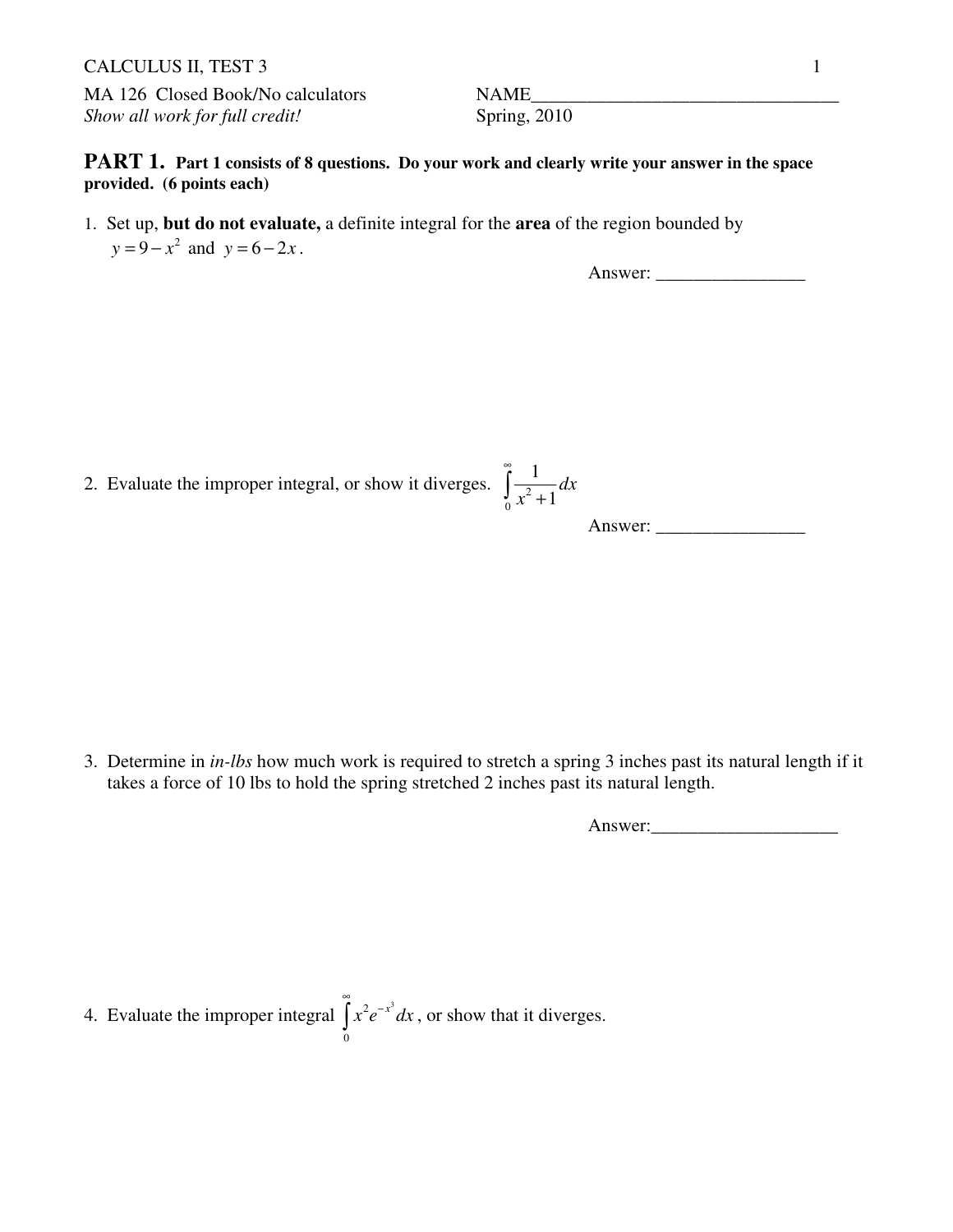CALCULUS II, TEST 3 2

4. Which of the following integrals are improper?

A. 
$$
\int_{1}^{2} \frac{1}{2x-1} dx
$$
 B.  $\int_{0}^{1} \frac{1}{2x-1} dx$ 

C. 
$$
\int_{-\infty}^{\infty} \frac{\sin x}{1 + x^2} dx
$$
 D.  $\int_{1}^{x} \ln(x - 1) dx$ 

5. Which pictured area, A or B, is given by 1 2 0  $\int (1 - y^2) dy$ ?

Answer:\_\_\_\_\_\_\_\_\_\_\_\_\_\_\_\_\_\_\_\_\_\_

Answer:\_\_\_\_\_\_\_\_\_\_\_\_\_\_\_\_\_\_\_\_\_

6. Find the arc length of the curve  $\vec{r}(t) = < 2\sin t, 3t, 2\cos t > 0 \le t \le 10$ ,  $0 \le t \le \pi$ .

Answer:

7. Find the volume of the solid generated by rotating the region bounded by the curves  $y = \sqrt{x}$ ,  $y = 0$ , and  $x = 1$  about the y-axis.

Answer: \_\_\_\_\_\_\_\_\_\_\_\_\_\_\_\_\_\_\_\_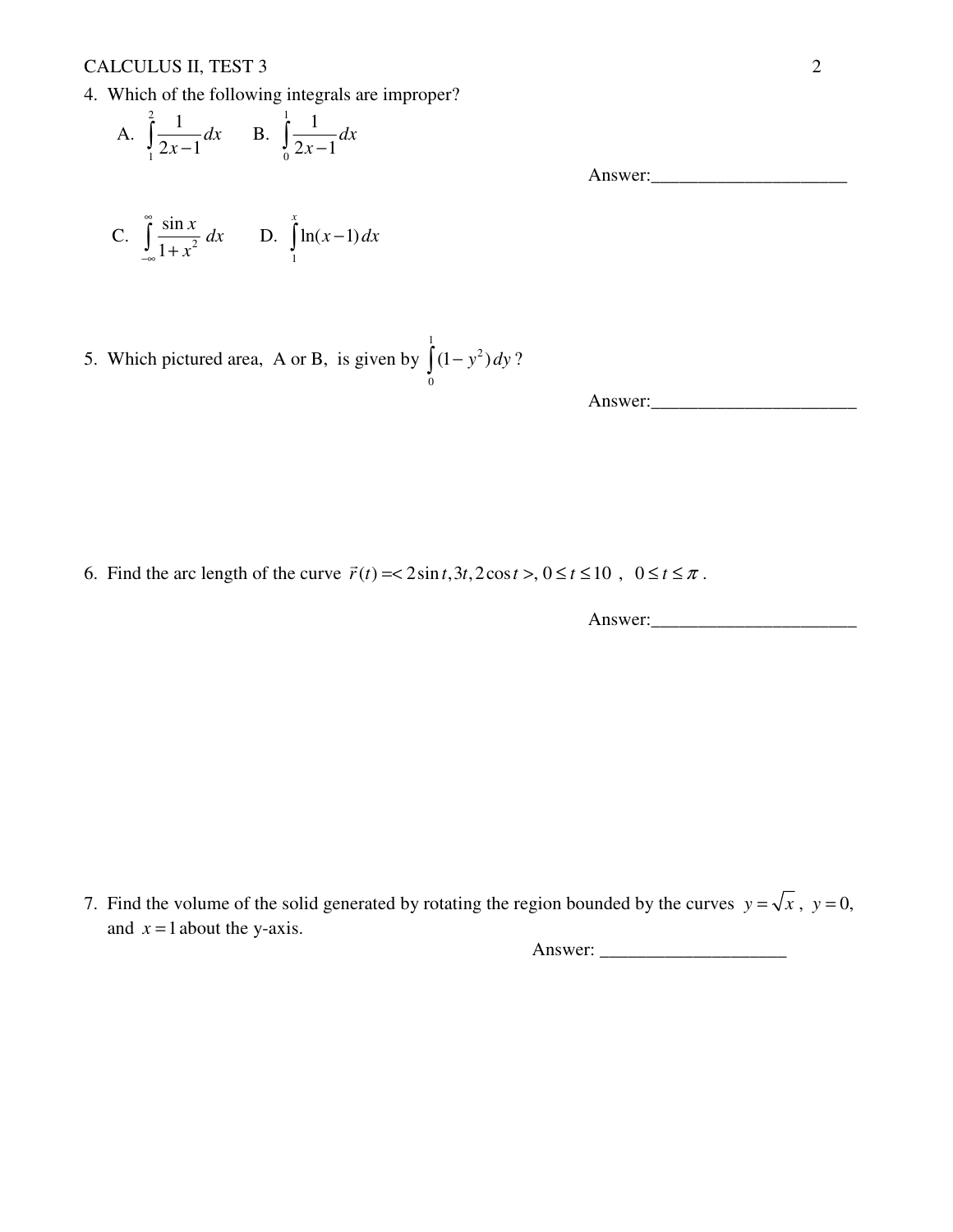#### CALCULUS II, TEST 3 3

Part 2. **Part 2 consists of 5 problems worth 10 points apiece except for # 5 which is worth 12 points. Show all your work for full credit! Displaying only the final answer (even if correct) without the relevant steps is not enough.** 

### **Problem 1**

Set up a definite integral in terms of one variable and which represents the area of the region enclosed by the curves  $y = \sqrt{x}$ ,  $x + y = 6$ , and the x-axis. **Do not evaluate the integral.** 

## **Problem 2**

The base of a certain solid is a circular disk of diameter AB of length 10 ft. Set up a definite integral in terms of one variable representing the volume of the solid if each cross section perpendicular to AB is a square. **Do not evaluate the integral.**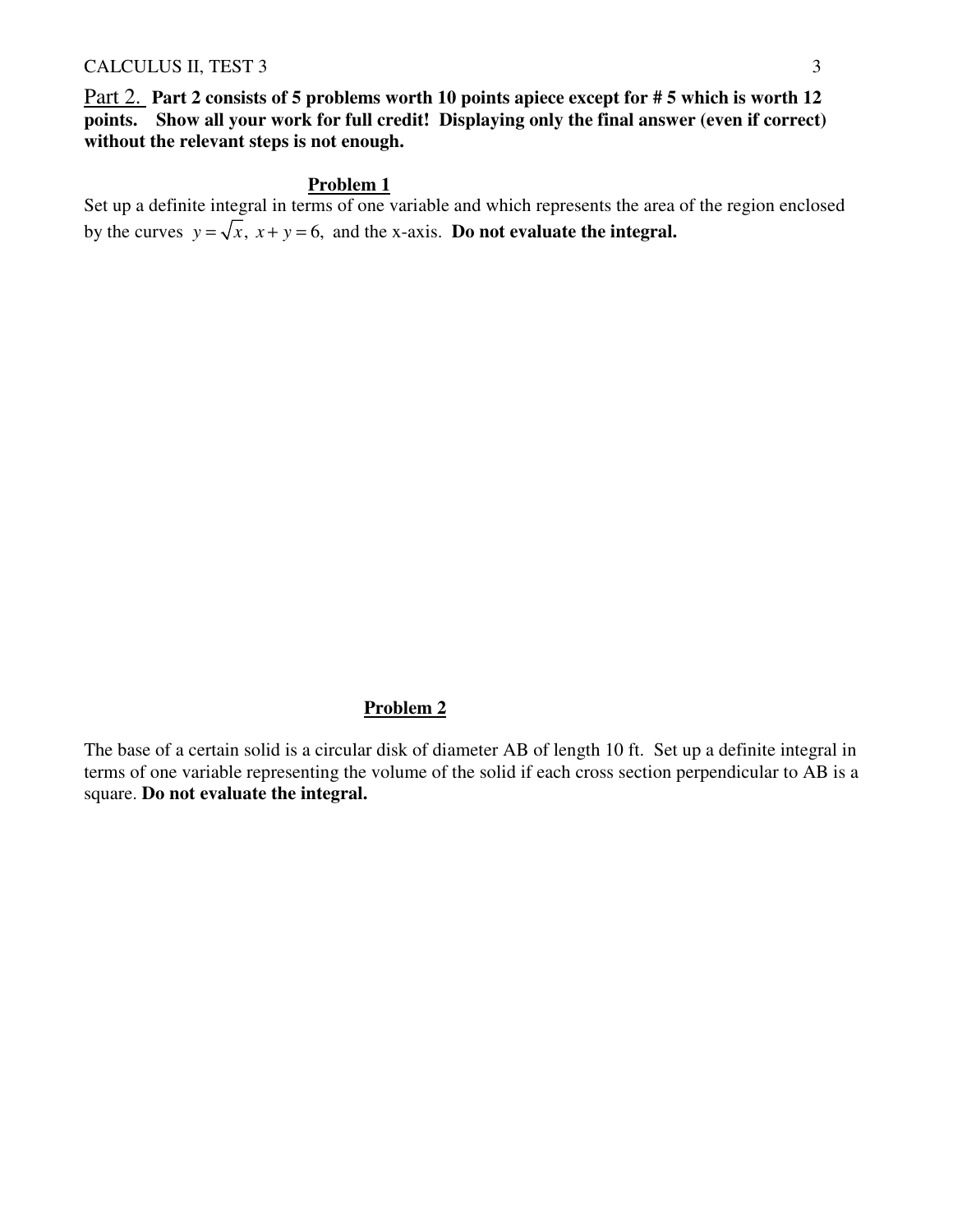### **Problem 3**

Find the length of the curve  $y = (\frac{2}{3})(x^2 + 1)^{\frac{3}{2}}$  from  $x = 0$  to  $x = 2$ . You must find the actual length **here.** 

#### **Problem 4**

A water tank is in the shape of a right circular cone with its vertex down. It is 10 meters in diameter at the top and 7 meters high. It is filled to a depth of 4 meters with water whose density is 1000  $kg_{\text{gas}}$ <sup>3</sup> /<br>m<sup>3</sup> ·

Set up a definite integral in terms of one variable and representing the work done in emptying the tank by pumping the water to the top of the tank. **Do not evaluate the integral.** Sketch the tank and label the part that represents the variable in your integral.